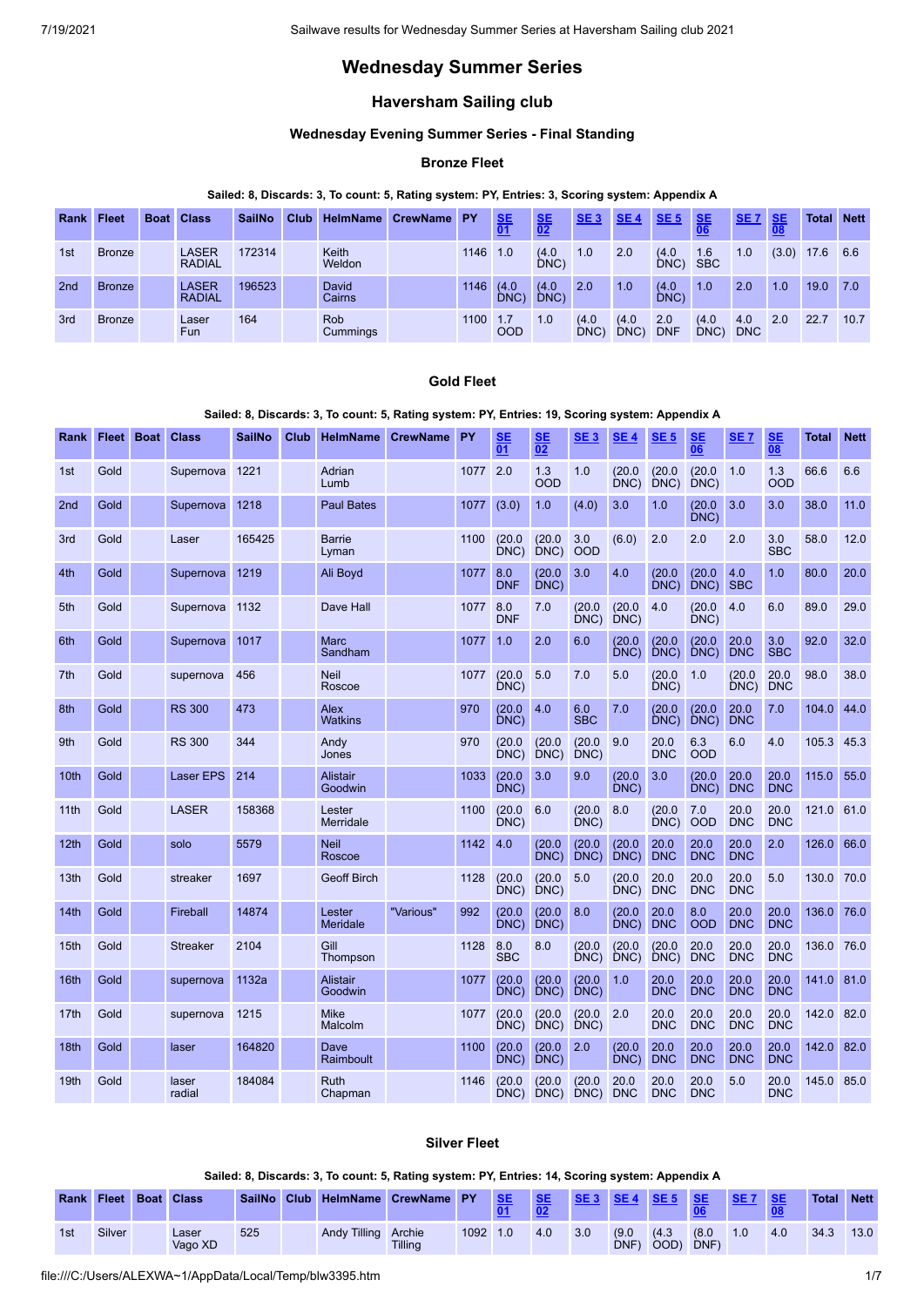| Rank             | <b>Fleet</b>  | <b>Boat</b> | <b>Class</b>                 | <b>SailNo</b> | Club | <b>HelmName</b>               | <b>CrewName</b>    | PY       | <b>SE</b><br>$\overline{01}$ | <b>SE</b><br>$\overline{02}$ | SE <sub>3</sub> | <b>SE4</b>         | <b>SE 5</b>        | <b>SE</b><br>06    | <b>SE7</b>         | <b>SE</b><br>$\overline{08}$ | <b>Total</b> | <b>Nett</b> |
|------------------|---------------|-------------|------------------------------|---------------|------|-------------------------------|--------------------|----------|------------------------------|------------------------------|-----------------|--------------------|--------------------|--------------------|--------------------|------------------------------|--------------|-------------|
| 2 <sub>nd</sub>  | Silver        |             | <b>LASER</b>                 | 211110        |      | George<br>Yeo                 |                    | 1100     | (15.0)<br>DNC)               | 5.0                          | 4.0             | 1.0                | (15.0)<br>DNC      | (15.0)<br>DNC)     | 2.8<br><b>OOD</b>  | 1.0                          | 58.8         | 13.8        |
| 3rd              | Silver        |             | <b>RS TERA</b><br><b>PRO</b> | 3662          |      | <b>Marcus</b><br>Pakes        |                    | 1359     | (8.0)<br>DNF)                | 2.0                          | (7.0)           | 4.0                | 1.0                | (15.0)<br>DNC)     | 3.0                | 6.0                          | 46.0         | 16.0        |
| 4th              | <b>Silver</b> |             | <b>RS 200</b>                | 1125          |      | <b>Patrick</b><br>Pakes       | Helen<br>Pakes     | 1066     | 3.0                          | (6.0)                        | 5.0             | 2.0                | (15.0)<br>DNC)     | 1.0                | 5.0                | (10.0)                       | 47.0         | 16.0        |
| 5th              | <b>Silver</b> |             | Supernova                    | 476           |      | Richard<br><b>Boutle</b>      |                    | 1077 2.0 |                              | 11.0<br><b>DNF</b>           | 1.0             | (15.0)<br>DNC)     | (15.0)<br>DNC)     | 2.0                | 2.0                | (15.0)<br>DNC                | 63.0         | 18.0        |
| 6th              | Silver        |             | Gull                         | 2603          |      | <b>Ann Mills</b>              | <b>Helen Mills</b> | 1363     | 4.0                          | 3.0                          | 2.0             | (6.0)              | (15.0)<br>DNC)     | 5.0                | (15.0)<br>DNC)     | 5.0                          | 55.0         | 19.0        |
| 7 <sub>th</sub>  | Silver        |             | Gull                         | 2614          |      | Julie<br>Wilson               | Janet<br>Thompson  | 1363     | (15.0)<br>DNC)               | 5.5<br><b>SBC</b>            | (10.0)<br>DNF)  | 5.0                | (15.0)<br>DNC      | 4.0                | 5.5<br><b>OOD</b>  | 3.0                          | 63.0         | 23.0        |
| 8th              | Silver        |             | Gull (SH)                    | 2931          |      | David<br>Bailey               |                    | 1341     | 8.0<br><b>DNF</b>            | 1.0                          | (15.0)<br>DNC   | (15.0)<br>DNC)     | (15.0)<br>DNC)     | 5.3<br><b>SBC</b>  | 4.0                | 8.0                          | 71.3         | 26.3        |
| 9th              | Silver        |             | <b>RS 200</b>                | 499           |      | <b>Brian</b><br><b>Atkins</b> | Jane<br>Coverdale  | 1066     | (15.0)<br>DNC                | 7.0                          | 6.0             | 3.0                | (15.0)<br>DNC)     | (15.0)<br>DNC)     | 15.0<br><b>DNC</b> | 15.0<br><b>DNC</b>           | 91.0         | 46.0        |
| 10th             | Silver        |             | <b>PHANTOM</b><br>Classic    | 1262          |      | <b>Matt</b><br><b>Trinder</b> |                    | 1047     | (15.0)<br>DNC)               | 8.0                          | 8.0             | (15.0)<br>DNC      | (15.0)<br>DNC)     | 15.0<br><b>DNC</b> | 15.0<br><b>DNC</b> | 7.0                          | 98.0         | 53.0        |
| 11th             | Silver        |             | supernova                    | 1007          |      | <b>Steve</b><br>Swain         |                    | 1077     | (15.0)<br>DNC)               | (15.0)<br>DNC)               | (15.0)<br>DNC)  | 9.0<br><b>DNF</b>  | 15.0<br><b>DNC</b> | 15.0<br><b>DNC</b> | 15.0<br><b>DNC</b> | 2.0                          | 101.0        | 56.0        |
| 12th             | Silver        |             | supernova                    | 1105          |      | <b>Marcus</b><br><b>Pakes</b> |                    | 1077     | (15.0)<br>DNC)               | (15.0)<br>DNC)               | (15.0)<br>DNC   | 15.0<br><b>DNC</b> | 15.0<br><b>DNC</b> | 3.0                | 15.0<br><b>DNC</b> | 15.0<br><b>DNC</b>           | 108.0        | 63.0        |
| 13 <sub>th</sub> | Silver        |             | GP <sub>14</sub>             | 2965          |      | <b>John</b><br>Horton         | Sandra             | 1130     | 8.0<br><b>DNF</b>            | (15.0)<br>DNC)               | (15.0)<br>DNC   | (15.0)<br>DNC)     | 15.0<br><b>DNC</b> | 15.0<br><b>DNC</b> | 15.0<br><b>DNC</b> | 15.0<br><b>DNC</b>           | 113.0        | 68.0        |
| 14th             | Silver        |             | supernova                    | 1003          |      | Lawrence<br><b>Hills</b>      |                    | 1077     | (15.0)<br>DNC                | (15.0)<br>DNC)               | (15.0)<br>DNC   | 15.0<br><b>DNC</b> | 15.0<br><b>DNC</b> | 15.0<br><b>DNC</b> | 15.0<br><b>DNC</b> | 9.0                          | 114.0        | 69.0        |

## **SE 01 - Bronze Fleet - 26th May**

#### **Start: Start 1, Finishes: Place**

<span id="page-1-0"></span>

| <b>Rank Fleet</b> |               | <b>Boat Class</b>      | <b>SailNo</b> | Club HelmName   | CrewName PY |      |            | Finish Elapsed Laps Corrected BCE |         |          | <b>BCR Points</b> |
|-------------------|---------------|------------------------|---------------|-----------------|-------------|------|------------|-----------------------------------|---------|----------|-------------------|
|                   | <b>Bronze</b> | LASER<br><b>RADIAL</b> | 172314        | Keith Weldon    |             | 1146 | 45.17      | 0.39.31                           | 0.00.00 | 1146 1.0 |                   |
| 2                 | <b>Bronze</b> | Laser Fun              | 164           | Rob<br>Cummings |             | 1100 | <b>OOD</b> |                                   |         |          | 1.7               |

### **SE 02 - Bronze Fleet - 02.06.21**

## **Start: Start 1, Finishes: Place**

<span id="page-1-1"></span>

| <b>Rank Fleet Boat Class</b> |               |  | SailNo Club HelmName | CrewName PY Finish Elapsed Laps Corrected BCE |      |       |         |                    | <b>BCR</b> Points |
|------------------------------|---------------|--|----------------------|-----------------------------------------------|------|-------|---------|--------------------|-------------------|
| <b>Bronze</b>                | Laser Fun 164 |  | <b>Rob Cummings</b>  |                                               | 1100 | 59.09 | 0.53.46 | $0.00.00$ 1100 1.0 |                   |

## **SE 3 - Bronze Fleet - 09.06.21**

#### **Start: Start 1, Finishes: Place**

<span id="page-1-2"></span>

| <b>Rank</b>    | <b>Fleet</b>  | <b>Boat Class</b>            | <b>SailNo</b> | <b>Club</b> | <b>HelmName</b>               | CrewName PY |      | <b>Finish</b> |       |    | Elapsed Laps Corrected BCE |         | <b>BCR</b>   | <b>Points</b> |
|----------------|---------------|------------------------------|---------------|-------------|-------------------------------|-------------|------|---------------|-------|----|----------------------------|---------|--------------|---------------|
|                | <b>Bronze</b> | LASER<br><b>RADIAL</b>       | 172314        |             | Keith<br>Weldon               |             | 1146 |               | 55.25 | 3  | 0.48.21                    | 0.00.00 | 1146         | 1.0           |
| $\overline{2}$ | <b>Bronze</b> | <b>ASER</b><br><b>RADIAL</b> | 196523        |             | <b>David</b><br><b>Cairns</b> |             | 1146 |               | 63.37 | -3 | 0.55.31                    | 0.08.12 | 1315.574 2.0 |               |

## **SE 4 - Bronze Fleet - 16.06.21**

## **Start: Start 1, Finishes: Place**

<span id="page-1-4"></span><span id="page-1-3"></span>

| <b>Rank</b>    | <b>Fleet</b>  | <b>Boat Class</b>      | <b>SailNo</b> | Club HelmName          | CrewName PY |      | <b>Finish</b> |       | <b>Elapsed Laps Corrected BCE</b> |         | <b>BCR</b>   | <b>Points</b> |
|----------------|---------------|------------------------|---------------|------------------------|-------------|------|---------------|-------|-----------------------------------|---------|--------------|---------------|
|                | <b>Bronze</b> | LASER<br><b>RADIAL</b> | 196523        | David<br>Cairns        |             | 1146 |               | 42.14 | 0.36.51                           | 0.00.00 | 1146         | 1.0           |
| $\overline{2}$ | <b>Bronze</b> | LASER<br><b>RADIAL</b> | 172314        | <b>Keith</b><br>Weldon |             | 1146 |               | 54.25 | 0.47.29                           | 0.12.11 | 1476.594 2.0 |               |

## **SE 5 - Bronze Fleet - 23.06.21**

**Start: Start 1, Finishes: Place**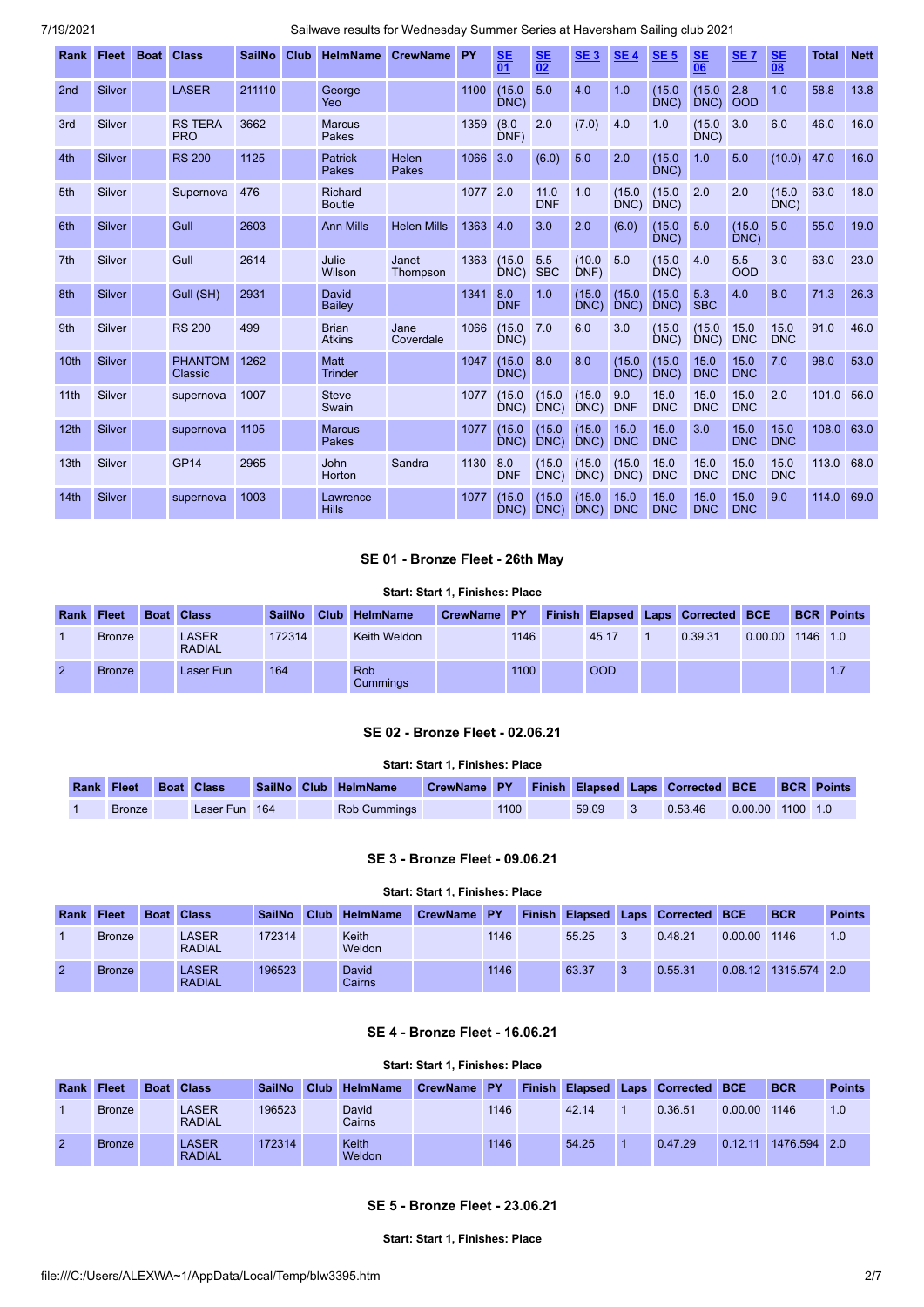|               |               |  | Rank Fleet Boat Class SailNo Club HelmName | <b>CrewName PY Place Points</b> |              |  |
|---------------|---------------|--|--------------------------------------------|---------------------------------|--------------|--|
| <b>Bronze</b> | Laser Fun 164 |  | Rob Cummings                               |                                 | 1100 DNF 2.0 |  |

### **SE 06 - Bronze Fleet - 30.06.21**

### **Start: Start 1, Finishes: Place**

<span id="page-2-0"></span>

| <b>Rank</b> | <b>Fleet</b>  | <b>Boat Class</b>   | <b>SailNo</b> | Club HelmName | <b>CrewName PY</b> |      |            | <b>Finish Elapsed Laps Corrected BCE</b> |         |            | <b>BCR Points</b> |
|-------------|---------------|---------------------|---------------|---------------|--------------------|------|------------|------------------------------------------|---------|------------|-------------------|
|             | <b>Bronze</b> | LASER RADIAL        | 196523        | David Cairns  |                    | 1146 | 40.03      | 0.34.57                                  | 0.00.00 | $1146$ 1.0 |                   |
|             | Bronze        | LASER RADIAL 172314 |               | Keith Weldon  |                    | 1146 | <b>SBC</b> |                                          |         |            |                   |

## **SE 7 - Bronze Fleet - 07.07.21 at 18.00**

<span id="page-2-1"></span>

|                |               |                               |               |             |                        | <b>Start: Start 1. Finishes: Place</b> |      |       |                |                                   |         |                      |               |
|----------------|---------------|-------------------------------|---------------|-------------|------------------------|----------------------------------------|------|-------|----------------|-----------------------------------|---------|----------------------|---------------|
| Rank Fleet     |               | <b>Boat Class</b>             | <b>SailNo</b> | <b>Club</b> | <b>HelmName</b>        | CrewName PY                            |      |       |                | Finish Elapsed Laps Corrected BCE |         | <b>BCR</b>           | <b>Points</b> |
|                | <b>Bronze</b> | <b>LASER</b><br><b>RADIAL</b> | 172314        |             | Keith<br>Weldon        |                                        | 1146 | 52.40 | $\overline{4}$ | 0.45.57                           | 0.00.00 | 1146                 | 1.0           |
| $\overline{2}$ | <b>Bronze</b> | <b>LASER</b><br><b>RADIAL</b> | 196523        |             | <b>David</b><br>Cairns |                                        | 1146 | 54.04 | $\overline{4}$ | 0.47.11                           |         | 0.01.24 1176.463 2.0 |               |

### **SE 08 - Bronze Fleet - 14.07.21 at 18.00**

#### <span id="page-2-2"></span>**Start: Start 1, Finishes: Place Rank Fleet Boat Class SailNo Club HelmName CrewName PY Finish Elapsed Laps Corrected BCE BCR Points** 1 Bronze LASER RADIAL 196523 David Cairns 1146 52.10 3 0.45.31 0.00.00 1146 1.0 2 Bronze Laser Fun 164 Rob **Cummings** 1100 55.30 3 0.50.27 0.05.26 1219.227 2.0 3 Bronze LASER RADIAL 172314 Keith Weldon 1146 57.52 3 0.50.30 0.05.42 1271.218 3.0

## **SE 01 - Gold Fleet - 26th May**

#### **Start: Start 1, Finishes: Place**

<span id="page-2-3"></span>

| Rank            | <b>Fleet</b> | <b>Boat</b> | <b>Class</b>    | <b>SailNo</b> | Club | <b>HelmName</b>    | <b>CrewName</b> | <b>PY</b> | <b>Finish</b> | <b>Elapsed</b> |   | <b>Laps Corrected</b> | <b>BCE</b> | <b>BCR</b>   | <b>Points</b> |
|-----------------|--------------|-------------|-----------------|---------------|------|--------------------|-----------------|-----------|---------------|----------------|---|-----------------------|------------|--------------|---------------|
|                 | Gold         |             | Supernova       | 1017          |      | Marc Sandham       |                 | 1077      |               | 68.19          | 3 | 1.03.26               | 0.00.00    | 1077         | 1.0           |
| 2               | Gold         |             | Supernova       | 1221          |      | <b>Adrian Lumb</b> |                 | 1077      |               | 79.22          | 3 | 1.13.42               | 0.11.03    | 1251.201     | 2.0           |
| 3               | Gold         |             | Supernova       | 1218          |      | <b>Paul Bates</b>  |                 | 1077      |               | 80.19          | 3 | 1.14.34               | 0.12.00    | 1266.178 3.0 |               |
| $\overline{4}$  | Gold         |             | solo            | 5579          |      | Neil Roscoe        |                 | 1142      |               | 89.35          | 3 | 1.18.27               | 0.17.09    | 1412.265     | 4.0           |
| $5\overline{5}$ | Gold         |             | Supernova       | 1219          |      | Ali Boyd           |                 | 1077      |               | <b>DNF</b>     | 3 |                       |            |              | 8.0           |
| -5              | Gold         |             | Supernova       | 1132          |      | Dave Hall          |                 | 1077      |               | <b>DNF</b>     | 3 |                       |            |              | 8.0           |
| 5               | Gold         |             | <b>Streaker</b> | 2104          |      | Gill Thompson      |                 | 1128      |               | <b>SBC</b>     |   |                       |            |              | 8.0           |

## **SE 02 - Gold Fleet - 02.06.21**

#### **Start: Start 1, Finishes: Place**

<span id="page-2-5"></span><span id="page-2-4"></span>

| <b>Rank</b>    | <b>Fleet</b> | <b>Boat</b> | <b>Class</b>    | <b>SailNo</b> | <b>Club</b> | HelmName            | <b>CrewName</b> | <b>PY</b> | <b>Finish</b> | <b>Elapsed</b> | <b>Laps</b>    | <b>Corrected BCE</b> |         | <b>BCR</b>   | <b>Points</b> |
|----------------|--------------|-------------|-----------------|---------------|-------------|---------------------|-----------------|-----------|---------------|----------------|----------------|----------------------|---------|--------------|---------------|
| $\mathbf{1}$   | Gold         |             | Supernova       | 1218          |             | <b>Paul Bates</b>   |                 | 1077      |               | 54.12          | $\overline{4}$ | 0.50.19              | 0.00.00 | 1077         | 1.0           |
| $\overline{2}$ | Gold         |             | Supernova       | 1221          |             | <b>Adrian Lumb</b>  |                 | 1077      |               | <b>OOD</b>     |                |                      |         |              | 1.3           |
| 3              | Gold         |             | Supernova       | 1017          |             | Marc Sandham        |                 | 1077      |               | 57.20          | $\overline{4}$ | 0.53.14              | 0.03.08 | 1139.262 2.0 |               |
| $\overline{4}$ | Gold         |             | Laser EPS 214   |               |             | Alistair Goodwin    |                 | 1033      |               | 55.49          | $\overline{4}$ | 0.54.02              | 0.03.50 | 1109.125 3.0 |               |
| 5              | Gold         |             | <b>RS 300</b>   | 473           |             | <b>Alex Watkins</b> |                 | 970       |               | 54.46          | $\overline{4}$ | 0.56.28              | 0.05.57 | 1088.26      | 4.0           |
| 6              | Gold         |             | supernova       | 456           |             | <b>Neil Roscoe</b>  |                 | 1077      |               | 61.14          | $\overline{4}$ | 0.56.51              | 0.07.02 | 1216.758 5.0 |               |
| $\overline{7}$ | Gold         |             | <b>LASER</b>    | 158368        |             | Lester Merridale    |                 | 1100      |               | 62.34          | $\overline{4}$ | 0.56.53              | 0.07.13 | 1243.253 6.0 |               |
| 8              | Gold         |             | Supernova       | 1132          |             | Dave Hall           |                 | 1077      |               | 61.29          | $\overline{4}$ | 0.57.05              | 0.07.17 | 1221.726 7.0 |               |
| 9              | Gold         |             | <b>Streaker</b> | 2104          |             | Gill Thompson       |                 | 1128      |               | 52.24          | 3              | 1.01.56              | 0.09.50 | 1388.31      | 8.0           |

### **SE 3 - Gold Fleet - 09.06.21**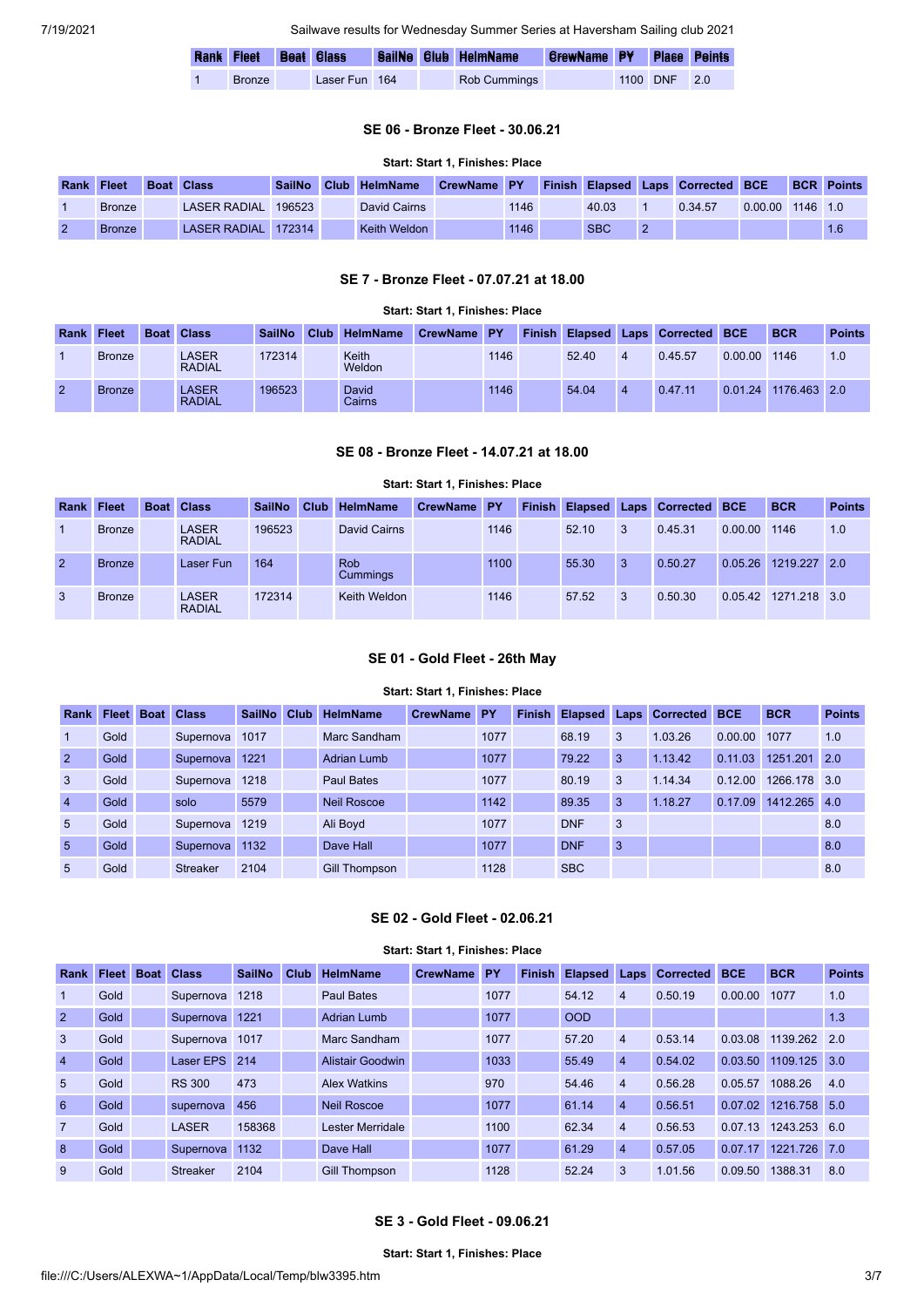| Rank            | Fleet Boat | <b>Class</b>  | <b>SailNo</b> | Club | <b>HelmName</b>        | <b>CrewName</b> | <b>PY</b> | <b>Finish</b> | <b>Elapsed</b> | Laps           | <b>Corrected</b> | <b>BCE</b> | <b>BCR</b>   | <b>Points</b> |
|-----------------|------------|---------------|---------------|------|------------------------|-----------------|-----------|---------------|----------------|----------------|------------------|------------|--------------|---------------|
| $\mathbf{1}$    | Gold       | Supernova     | 1221          |      | Adrian Lumb            |                 | 1077      |               | 65.07          | 5              | 1.00.28          | 0.00.00    | 1077         | 1.0           |
| $\overline{2}$  | Gold       | laser         | 164820        |      | Dave Raimboult         |                 | 1100      |               | 67.34          | 5              | 1.01.25          | 0.01.04    | 1117.522     | 2.0           |
| $\mathbf{3}$    | Gold       | Laser         | 165425        |      | Barrie Lyman           |                 | 1100      |               | <b>OOD</b>     |                |                  |            |              | 3.0           |
| $\mathbf{3}$    | Gold       | Supernova     | 1219          |      | Ali Boyd               |                 | 1077      |               | 66.21          | 5              | 1.01.36          | 0.01.14    | 1097.399     | 3.0           |
| 5 <sup>5</sup>  | Gold       | Supernova     | 1218          |      | Paul Bates             |                 | 1077      |               | 67.02          | 5              | 1.02.14          | 0.01.55    | 1108.701     | 4.0           |
| 6               | Gold       | streaker      | 1697          |      | <b>Geoff Birch</b>     |                 | 1128      |               | 60.32          | $\overline{4}$ | 1.07.05          | 0.05.58    | 1251.492     | 5.0           |
| $\overline{7}$  | Gold       | Supernova     | 1017          |      | Marc Sandham           |                 | 1077      |               | 57.56          | $\overline{4}$ | 1.07.14          | 0.05.50    | 1197.739 6.0 |               |
| $\overline{7}$  | Gold       | <b>RS 300</b> | 473           |      | <b>Alex Watkins</b>    |                 | 970       |               | <b>SBC</b>     |                |                  |            |              | 6.0           |
| 9               | Gold       | supernova     | 456           |      | <b>Neil Roscoe</b>     |                 | 1077      |               | 59.34          | $\overline{4}$ | 1.09.08          | 0.07.28    | 1231.507 7.0 |               |
| 10 <sup>1</sup> | Gold       | Fireball      | 14874         |      | <b>Lester Meridale</b> | "Various"       | 992       |               | 57.32          | $\overline{4}$ | 1.12.30          | 0.09.33    | 1189.469     | 8.0           |
| 11              | Gold       | Laser EPS     | 214           |      | Alistair Goodwin       |                 | 1033      |               | 60.43          | $\overline{4}$ | 1.13.28          | 0.10.45    | 1255.283     | 9.0           |

## **SE 4 - Gold Fleet - 16.06.21**

## **Start: Start 1, Finishes: Place**

<span id="page-3-0"></span>

| Rank           | <b>Fleet</b> | <b>Boat Class</b> | <b>SailNo</b> | Club | <b>HelmName</b>     | <b>CrewName</b> | <b>PY</b> | <b>Finish</b> | <b>Elapsed</b> | Laps           | <b>Corrected</b> | <b>BCE</b> | <b>BCR</b>   | <b>Points</b> |
|----------------|--------------|-------------------|---------------|------|---------------------|-----------------|-----------|---------------|----------------|----------------|------------------|------------|--------------|---------------|
|                | Gold         | supernova         | 1132a         |      | Alistair Goodwin    |                 | 1077      |               | 41.55          | 2              | 0.38.55          | 0.00.00    | 1077         | 1.0           |
| $\overline{2}$ | Gold         | supernova         | 1215          |      | Mike Malcolm        |                 | 1077      |               | 42.35          | $\overline{2}$ | 0.39.32          | 0.00.40    | 1094.129     | 2.0           |
| 3              | Gold         | Supernova         | 1218          |      | <b>Paul Bates</b>   |                 | 1077      |               | 42.52          | 2              | 0.39.48          | 0.00.57    | 1101.409     | 3.0           |
| $\overline{4}$ | Gold         | Supernova         | 1219          |      | Ali Boyd            |                 | 1077      |               | 43.12          | $\overline{2}$ | 0.40.07          | 0.01.17    | 1109.974     | 4.0           |
| -5             | Gold         | supernova         | 456           |      | <b>Neil Roscoe</b>  |                 | 1077      |               | 46.58          | 2              | 0.43.37          | 0.05.03    | 1206.754 5.0 |               |
| 6              | Gold         | Laser             | 165425        |      | <b>Barrie Lyman</b> |                 | 1100      |               | 48.01          | $\overline{2}$ | 0.43.39          | 0.05.12    | 1233.732 6.0 |               |
| $\overline{7}$ | Gold         | <b>RS 300</b>     | 473           |      | <b>Alex Watkins</b> |                 | 970       |               | 43.20          | 2              | 0.44.40          | 0.05.35    | 1113.4       | 7.0           |
| 8              | Gold         | <b>LASER</b>      | 158368        |      | Lester Merridale    |                 | 1100      |               | 49.25          | $\overline{2}$ | 0.44.55          | 0.06.36    | 1269.704 8.0 |               |
| 9              | Gold         | <b>RS 300</b>     | 344           |      | Andy Jones          |                 | 970       |               | 48.52          | $\overline{2}$ | 0.50.23          | 0.11.07    | 1255.572 9.0 |               |

## **SE 5 - Gold Fleet - 23.06.21**

### **Start: Start 1, Finishes: Place**

<span id="page-3-1"></span>

| <b>Rank</b>    |      | <b>Fleet Boat Class</b> | <b>SailNo</b> | <b>Club</b> | <b>HelmName</b>   | CrewName PY |      |       | <b>Finish Elapsed Laps Corrected BCE</b> |         | <b>BCR</b>   | <b>Points</b> |
|----------------|------|-------------------------|---------------|-------------|-------------------|-------------|------|-------|------------------------------------------|---------|--------------|---------------|
|                | Gold | Supernova               | 1218          |             | <b>Paul Bates</b> |             | 1077 | 32.35 | 0.30.15                                  | 0.00.00 | 1077         | 1.0           |
|                | Gold | Laser                   | 165425        |             | Barrie Lyman      |             | 1100 | 35.01 | 0.31.50                                  | 0.01.44 | 1157.431 2.0 |               |
|                | Gold | Laser EPS 214           |               |             | Alistair Goodwin  |             | 1033 | 33.05 | 0.32.02                                  | 0.01.50 | 1093.527 3.0 |               |
| $\overline{4}$ | Gold | Supernova l             | 1132          |             | Dave Hall         |             | 1077 | 40.18 | 0.37.25                                  | 0.07.43 | 1332.064 4.0 |               |

## **SE 06 - Gold Fleet - 30.06.21**

## **Start: Start 1, Finishes: Place**

<span id="page-3-2"></span>

| Rank           | <b>Fleet</b> | <b>Boat</b> | <b>Class</b>  | <b>SailNo</b> | Club | <b>HelmName</b>     | <b>CrewName</b> | <b>PY</b> | <b>Finish</b> |            |                | <b>Elapsed Laps Corrected BCE</b> |         | <b>BCR</b>  | <b>Points</b> |
|----------------|--------------|-------------|---------------|---------------|------|---------------------|-----------------|-----------|---------------|------------|----------------|-----------------------------------|---------|-------------|---------------|
|                | Gold         |             | supernova     | 456           |      | <b>Neil Roscoe</b>  |                 | 1077      |               | 44.46      | $\overline{2}$ | 0.41.34                           | 0.00.00 | 1077        | 1.0           |
| 2              | Gold         |             | Laser         | 165425        |      | <b>Barrie Lyman</b> |                 | 1100      |               | 57.10      | $\overline{2}$ | 0.51.58                           | 0.11.27 | 1375.32 2.0 |               |
| 3              | Gold         |             | <b>RS 300</b> | 344           |      | Andy Jones          |                 | 970       |               | <b>OOD</b> | $\overline{2}$ |                                   |         |             | 6.3           |
| $\overline{4}$ | Gold         |             | <b>LASER</b>  | 158368        |      | Lester Merridale    |                 | 1100      |               | <b>OOD</b> |                |                                   |         |             | 7.0           |
| 5              | Gold         |             | Fireball      | 14874         |      | Lester Meridale     | "Various"       | 992       |               | <b>OOD</b> |                |                                   |         |             | 8.0           |

## **SE 7 - Gold Fleet - 07.07.21 at 18.00**

### **Start: Start 1, Finishes: Place**

<span id="page-3-3"></span>

| Rank           | <b>Fleet</b> | <b>Boat</b> | <b>Class</b> | <b>SailNo</b> | <b>Club</b> | <b>HelmName</b>     | <b>CrewName</b> | <b>PY</b> | <b>Finish</b> | <b>Elapsed</b> | Laps | <b>Corrected BCE</b> |         | <b>BCR</b>   | <b>Points</b>    |
|----------------|--------------|-------------|--------------|---------------|-------------|---------------------|-----------------|-----------|---------------|----------------|------|----------------------|---------|--------------|------------------|
|                | Gold         |             | Supernova    | 1221          |             | Adrian Lumb         |                 | 1077      |               | 54.21          | 6    | 0.50.28              | 0.00.00 | 1077         | 1.0              |
| $\overline{2}$ | Gold         |             | Laser        | 165425        |             | <b>Barrie Lyman</b> |                 | 1100      |               | 47.29          | 5    | 0.51.48              | 0.01.13 | 1129.116     | $\overline{2.0}$ |
| 3              | Gold         |             | Supernova    | 1218          |             | Paul Bates          |                 | 1077      |               | 48.08          | 5    | 0.53.38              | 0.02.50 | 1144.573 3.0 |                  |
| $\overline{4}$ | Gold         |             | Supernova    | 1219          |             | Ali Boyd            |                 | 1077      |               | <b>SBC</b>     |      |                      |         |              | 4.0              |
| $\overline{4}$ | Gold         |             | Supernova    | 1132          |             | Dave Hall           |                 | 1077      |               | 48.42          | 5    | 0.54.16              | 0.03.24 | 1158.047     | 4.0              |
| 6              | Gold         |             | laser radial | 184084        |             | <b>Ruth Chapman</b> |                 | 1146      |               | 56.46          | 5    | 0.59.26              | 0.08.34 | 1349.866 5.0 |                  |

file:///C:/Users/ALEXWA~1/AppData/Local/Temp/blw3395.htm 4/7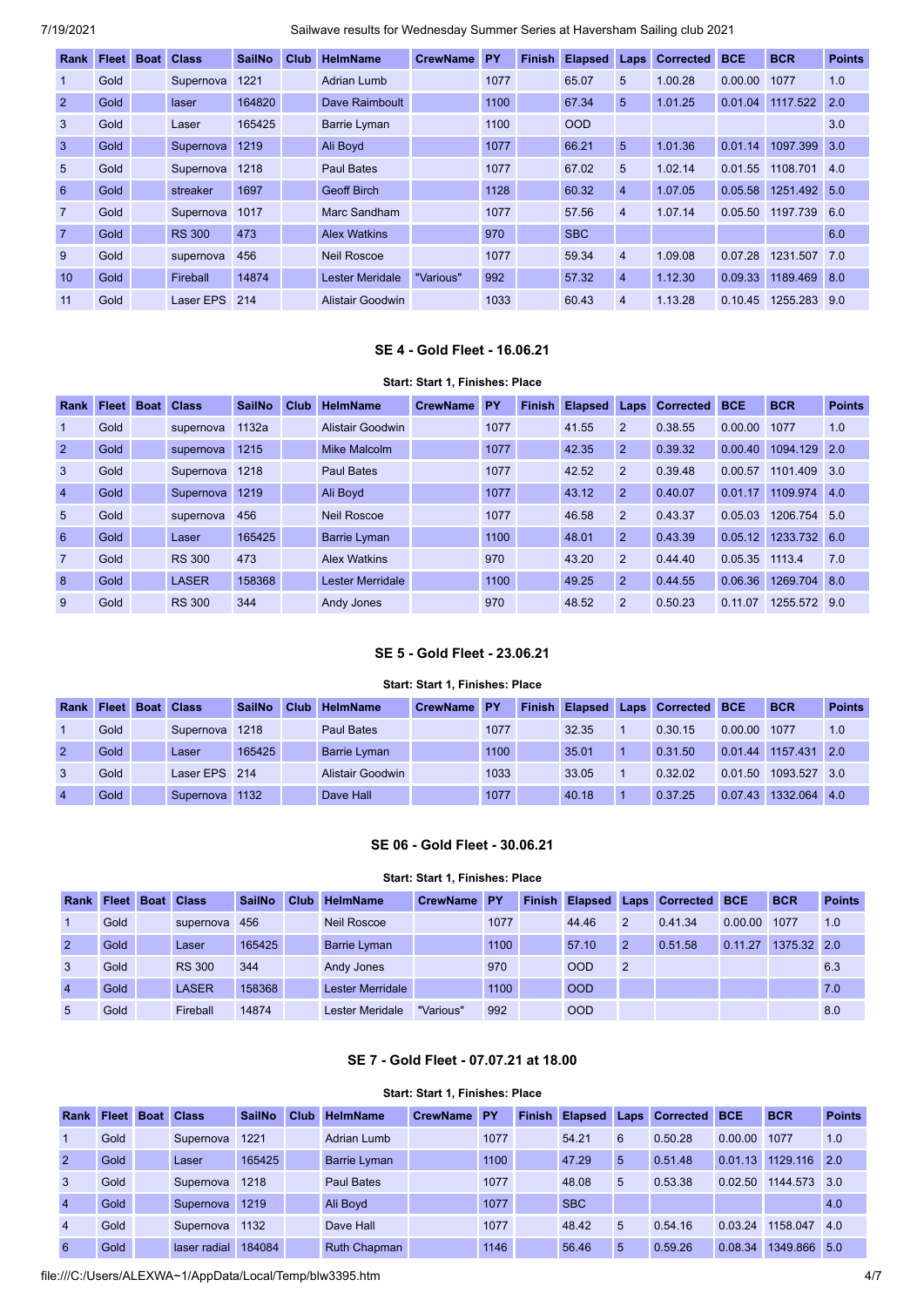|  |      | <b>Rank Fleet Boat Class</b> |     | SailNo Club HelmName | CrewName PY Finish Elapsed Laps Corrected BCE BCR |     |       |         |                      | <b>Points</b> |
|--|------|------------------------------|-----|----------------------|---------------------------------------------------|-----|-------|---------|----------------------|---------------|
|  | Gold | <b>RS 300</b>                | 344 | Andy Jones           |                                                   | 970 | 58.21 | 1.00.09 | 0.09.24 1156.264 6.0 |               |

## **SE 08 - Gold Fleet - 14.07.21 at 18.00**

#### **Start: Start 1, Finishes: Place**

<span id="page-4-0"></span>

| <b>Rank</b>    | <b>Fleet</b> | <b>Boat</b> | <b>Class</b>  | <b>SailNo</b> | Club | <b>HelmName</b>     | <b>CrewName</b> | <b>PY</b> | <b>Finish</b> | <b>Elapsed Laps</b> |                | <b>Corrected</b> | <b>BCE</b> | <b>BCR</b>   | <b>Points</b> |
|----------------|--------------|-------------|---------------|---------------|------|---------------------|-----------------|-----------|---------------|---------------------|----------------|------------------|------------|--------------|---------------|
| $\mathbf{1}$   | Gold         |             | Supernova     | 1219          |      | Ali Boyd            |                 | 1077      |               | 58.10               | 5              | 0.54.00          | 0.00.00    | 1077         | 1.0           |
| $\overline{2}$ | Gold         |             | Supernova     | 1221          |      | Adrian Lumb         |                 | 1077      |               | <b>OOD</b>          |                |                  |            |              | 1.3           |
| 3              | Gold         |             | solo          | 5579          |      | <b>Neil Roscoe</b>  |                 | 1142      |               | 52.21               | $\overline{4}$ | 0.57.18          | 0.03.00    | 1211.625     | 2.0           |
| $\overline{4}$ | Gold         |             | Supernova     | 1218          |      | <b>Paul Bates</b>   |                 | 1077      |               | 51.30               | $\overline{4}$ | 0.59.46          | 0.04.58    | 1191.952 3.0 |               |
| $\overline{4}$ | Gold         |             | Laser         | 165425        |      | <b>Barrie Lyman</b> |                 | 1100      |               | <b>SBC</b>          |                |                  |            |              | 3.0           |
| $\overline{4}$ | Gold         |             | Supernova     | 1017          |      | Marc Sandham        |                 | 1077      |               | <b>SBC</b>          |                |                  |            |              | 3.0           |
| $\overline{7}$ | Gold         |             | <b>RS 300</b> | 344           |      | Andy Jones          |                 | 970       |               | 60.19               | 5              | 1.02.11          | 0.07.56    | 1116.809     | 4.0           |
| 8              | Gold         |             | streaker      | 1697          |      | <b>Geoff Birch</b>  |                 | 1128      |               | 58.18               | $\overline{4}$ | 1.04.36          | 0.09.34    | 1349.336 5.0 |               |
| 9              | Gold         |             | Supernova     | 1132          |      | Dave Hall           |                 | 1077      |               | 56.18               | $\overline{4}$ | 1.05.21          | 0.09.46    | 1303.047 6.0 |               |
| 10             | Gold         |             | <b>RS 300</b> | 473           |      | <b>Alex Watkins</b> |                 | 970       |               | 52.52               | $\overline{4}$ | 1.08.08          | 0.10.57    | 1223.583 7.0 |               |

## **SE 01 - Silver Fleet - 26th May**

## **Start: Start 1, Finishes: Place**

<span id="page-4-1"></span>

| Rank            | Fleet         | <b>Boat</b> | <b>Class</b>                 | <b>SailNo</b> | Club | <b>HelmName</b>          | <b>CrewName</b>    | PY   | <b>Finish</b> | <b>Elapsed</b> | Laps | <b>Corrected</b> | <b>BCE</b> | <b>BCR</b>   | <b>Points</b> |
|-----------------|---------------|-------------|------------------------------|---------------|------|--------------------------|--------------------|------|---------------|----------------|------|------------------|------------|--------------|---------------|
| $\mathbf 1$     | Silver        |             | Laser Vago<br><b>XD</b>      | 525           |      | <b>Andy Tilling</b>      | Archie<br>Tilling  | 1092 |               | 46.37          | 2    | 1.04.02          | 0.00.00    | 1092         | 1.0           |
| $\overline{2}$  | Silver        |             | Supernova                    | 476           |      | Richard<br><b>Boutle</b> |                    | 1077 |               | 72.22          | 3    | 1.07.12          | 0.03.24    | 1130.131     | 2.0           |
| 3               | Silver        |             | <b>RS 200</b>                | 1125          |      | Patrick<br>Pakes         | Helen<br>Pakes     | 1066 |               | 72.51          | 2    | 1.42.31          | 0.27.21    | 1706.518 3.0 |               |
| $\overline{4}$  | <b>Silver</b> |             | Gull                         | 2603          |      | <b>Ann Mills</b>         | <b>Helen Mills</b> | 1363 |               | 47.46          |      | 1.45.08          | 0.18.40    | 2237.878 4.0 |               |
| 5               | Silver        |             | <b>RS TERA</b><br><b>PRO</b> | 3662          |      | <b>Marcus</b><br>Pakes   |                    | 1359 |               | <b>DNF</b>     |      |                  |            |              | 8.0           |
| $5\overline{5}$ | Silver        |             | Gull (SH)                    | 2931          |      | David Bailey             |                    | 1341 |               | <b>DNF</b>     |      |                  |            |              | 8.0           |
| 5               | Silver        |             | GP <sub>14</sub>             | 2965          |      | John Horton              | Sandra             | 1130 |               | <b>DNF</b>     |      |                  |            |              | 8.0           |

## **SE 02 - Silver Fleet - 02.06.21**

<span id="page-4-2"></span>

|                |               |             |                              |               |      |                                 | Start: Start 1, Finishes: Place |      |               |                |                |           |            |              |               |
|----------------|---------------|-------------|------------------------------|---------------|------|---------------------------------|---------------------------------|------|---------------|----------------|----------------|-----------|------------|--------------|---------------|
| Rank           | <b>Fleet</b>  | <b>Boat</b> | <b>Class</b>                 | <b>SailNo</b> | Club | <b>HelmName</b>                 | <b>CrewName</b>                 | PY   | <b>Finish</b> | <b>Elapsed</b> | Laps           | Corrected | <b>BCE</b> | <b>BCR</b>   | <b>Points</b> |
| $\mathbf{1}$   | Silver        |             | Gull (SH)                    | 2931          |      | David<br>Bailey                 |                                 | 1341 |               | 56.31          | 3              | 0.56.12   | 0.00.00    | 1341         | 1.0           |
| $\overline{2}$ | Silver        |             | <b>RS TERA</b><br><b>PRO</b> | 3662          |      | <b>Marcus</b><br><b>Pakes</b>   |                                 | 1359 |               | 57.28          | 3              | 0.56.23   | 0.00.11    | 1363.541     | 2.0           |
| 3              | Silver        |             | Gull                         | 2603          |      | <b>Ann Mills</b>                | <b>Helen Mills</b>              | 1363 |               | 59.39          | 3              | 0.58.21   | 0.02.12    | 1415.346 3.0 |               |
| $\overline{4}$ | Silver        |             | Laser Vago<br><b>XD</b>      | 525           |      | <b>Andy Tilling</b>             | <b>Archie Tilling</b>           | 1092 |               | 63.58          | $\overline{4}$ | 0.58.35   | 0.02.36    | 1138,327     | 4.0           |
| 5              | Silver        |             | <b>LASER</b>                 | 211110        |      | George Yeo                      |                                 | 1100 |               | 48.50          | 3              | 0.59.12   | 0.02.28    | 1158.694     | 5.0           |
| 6              | Silver        |             | Gull                         | 2614          |      | <b>Julie Wilson</b>             | Janet<br>Thompson               | 1363 |               | <b>SBC</b>     |                |           |            |              | 5.5           |
| $\overline{7}$ | Silver        |             | <b>RS 200</b>                | 1125          |      | Patrick<br>Pakes                | <b>Helen Pakes</b>              | 1066 |               | 48.34          | 3              | 1.00.45   | 0.03.38    | 1152.366     | 6.0           |
| $\overline{8}$ | Silver        |             | <b>RS 200</b>                | 499           |      | <b>Brian Atkins</b>             | Jane<br>Coverdale               | 1066 |               | 65.09          | $\overline{4}$ | 1.01.07   | 0.05.15    | 1159.386     | 7.0           |
| 9              | <b>Silver</b> |             | <b>PHANTOM</b><br>Classic    | 1262          |      | <b>Matt Trinder</b>             |                                 | 1047 |               | 50.24          | 3              | 1.04.11   | 0.06.16    | 1195.867     | 8.0           |
| 10             | Silver        |             | Supernova                    | 476           |      | <b>Richard</b><br><b>Boutle</b> |                                 | 1077 |               | <b>DNF</b>     |                |           |            |              | 11.0          |

## **SE 3 - Silver Fleet - 09.06.21**

**Start: Start 1, Finishes: Place**

<span id="page-4-3"></span>**Rank Fleet Boat Class SailNo Club HelmName CrewName PY Finish Elapsed Laps Corrected BCE BCR Points**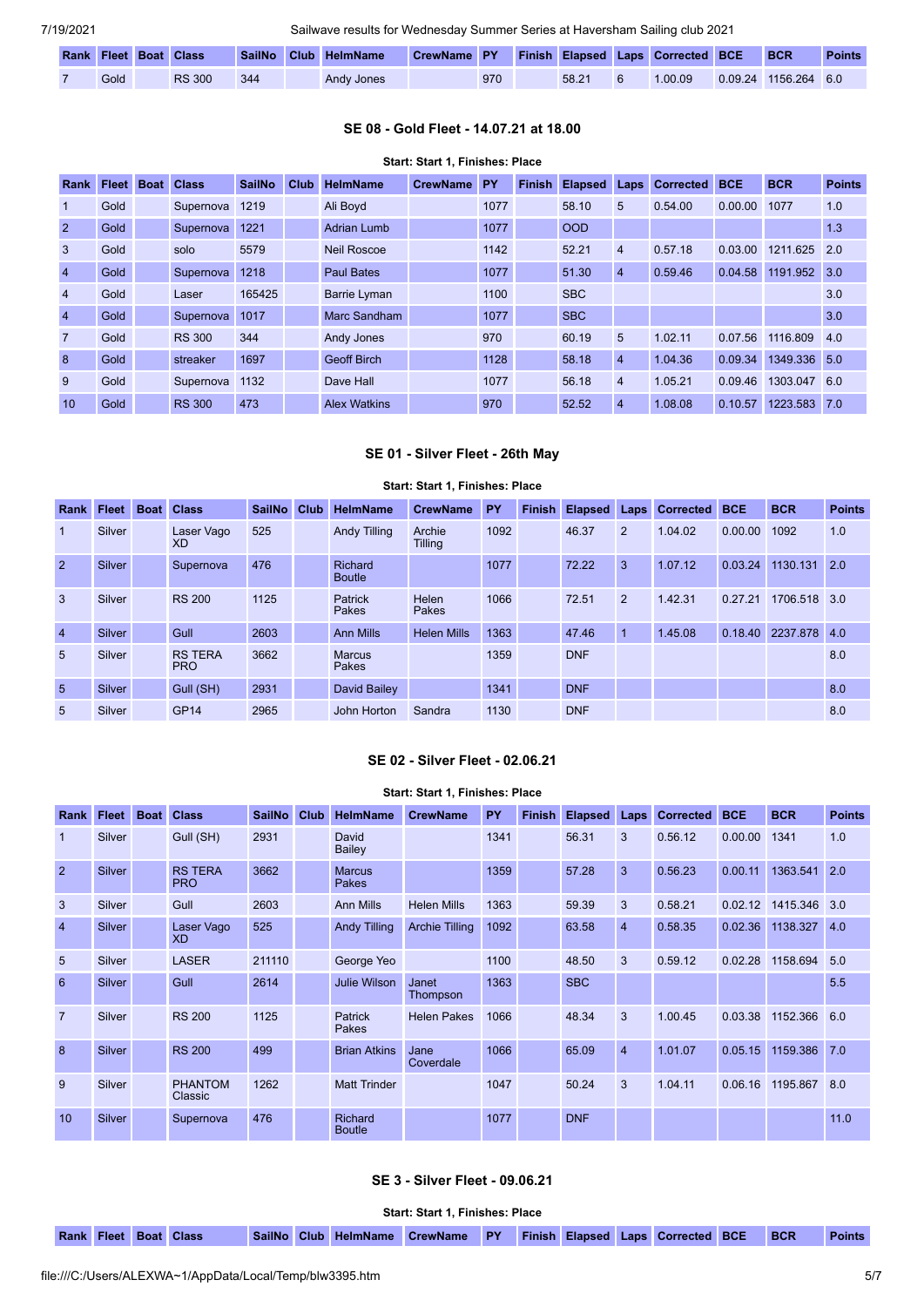| Rank           | Fleet  | <b>Boat</b> | <b>Class</b>                 | <b>SailNo</b> | Club | <b>HelmName</b>                 | <b>CrewName</b>    | PY   | <b>Finish</b> | <b>Elapsed</b> | Laps           | <b>Corrected</b> | <b>BCE</b> | <b>BCR</b>   | <b>Points</b> |
|----------------|--------|-------------|------------------------------|---------------|------|---------------------------------|--------------------|------|---------------|----------------|----------------|------------------|------------|--------------|---------------|
| -1             | Silver |             | Supernova                    | 476           |      | <b>Richard</b><br><b>Boutle</b> |                    | 1077 |               | 55.55          | $\overline{4}$ | 0.51.55          | 0.00.00    | 1077         | 1.0           |
| $\overline{2}$ | Silver |             | Gull                         | 2603          |      | <b>Ann Mills</b>                | <b>Helen Mills</b> | 1363 |               | 54.45          | 3              | 0.53.33          | 0.01.41    | 1406.039     | 2.0           |
| $\mathbf{3}$   | Silver |             | Laser Vago<br><b>XD</b>      | 525           |      | <b>Andy Tilling</b>             | Archie Tilling     | 1092 |               | 59.34          | $\overline{4}$ | 0.54.33          | 0.02.52    | 1147.302     | 3.0           |
| $\overline{4}$ | Silver |             | <b>LASER</b>                 | 211110        |      | George Yeo                      |                    | 1100 |               | 61.53          | $\overline{4}$ | 0.56.15          | 0.04.46    | 1191.923     | 4.0           |
| 5              | Silver |             | <b>RS 200</b>                | 1125          |      | <b>Patrick</b><br>Pakes         | <b>Helen Pakes</b> | 1066 |               | 60.11          | $\overline{4}$ | 0.56.27          | 0.04.50    | 1159.179     | 5.0           |
| 6              | Silver |             | <b>RS 200</b>                | 499           |      | <b>Brian Atkins</b>             | Jane<br>Coverdale  | 1066 |               | 61.21          | $\overline{4}$ | 0.57.33          | 0.06.00    | 1181.65      | 6.0           |
| $\overline{7}$ | Silver |             | <b>RS TERA</b><br><b>PRO</b> | 3662          |      | <b>Marcus</b><br>Pakes          |                    | 1359 |               | 59.16          | 3              | 0.58.09          | 0.06.21    | 1522.032 7.0 |               |
| $\mathbf{8}$   | Silver |             | <b>PHANTOM</b><br>Classic    | 1262          |      | <b>Matt Trinder</b>             |                    | 1047 |               | 64.45          | $\overline{4}$ | 1.01.51          | 0.10.23    | 1247.137     | 8.0           |
| 9              | Silver |             | Gull                         | 2614          |      | Julie Wilson                    | Janet<br>Thompson  | 1363 |               | <b>DNF</b>     |                |                  |            |              | 10.0          |

### **SE 4 - Silver Fleet - 16.06.21**

<span id="page-5-0"></span>

|                 |              |             |                              |               |             |                         | Start: Start 1, Finishes: Place |      |        |                |              |                  |            |              |               |
|-----------------|--------------|-------------|------------------------------|---------------|-------------|-------------------------|---------------------------------|------|--------|----------------|--------------|------------------|------------|--------------|---------------|
| Rank            | <b>Fleet</b> | <b>Boat</b> | <b>Class</b>                 | <b>SailNo</b> | <b>Club</b> | <b>HelmName</b>         | <b>CrewName</b>                 | PY   | Finish | <b>Elapsed</b> | Laps         | <b>Corrected</b> | <b>BCE</b> | <b>BCR</b>   | <b>Points</b> |
| $\mathbf 1$     | Silver       |             | <b>LASER</b>                 | 211110        |             | George Yeo              |                                 | 1100 |        | 50.23          | 2            | 0.45.48          | 0.00.00    | 1100         | 1.0           |
| $\overline{2}$  | Silver       |             | <b>RS 200</b>                | 1125          |             | Patrick<br><b>Pakes</b> | <b>Helen Pakes</b>              | 1066 |        | 49.27          | 2            | 0.46.23          | 0.00.37    | 1079.623     | 2.0           |
| 3               | Silver       |             | <b>RS 200</b>                | 499           |             | <b>Brian Atkins</b>     | Jane<br>Coverdale               | 1066 |        | 49.45          | 2            | 0.46.40          | 0.00.55    | 1086.173 3.0 |               |
| $\overline{4}$  | Silver       |             | <b>RS TERA</b><br><b>PRO</b> | 3662          |             | <b>Marcus</b><br>Pakes  |                                 | 1359 |        | 37.39          | 1            | 0.55.25          | 0.06.32    | 1643.996     | 4.0           |
| $5\overline{)}$ | Silver       |             | Gull                         | 2614          |             | Julie Wilson            | Janet<br>Thompson               | 1363 |        | 40.16          | $\mathbf{1}$ | 0.59.05          | 0.09.03    | 1758.253     | 5.0           |
| 6               | Silver       |             | Gull                         | 2603          |             | <b>Ann Mills</b>        | <b>Helen Mills</b>              | 1363 |        | 41.52          | $\mathbf{1}$ | 1.01.26          | 0.10.39    | 1828.118     | 6.0           |
| $\overline{7}$  | Silver       |             | Laser Vago<br>XD             | 525           |             | <b>Andy Tilling</b>     | Archie Tilling                  | 1092 |        | <b>DNF</b>     |              |                  |            |              | 9.0           |
| $\overline{7}$  | Silver       |             | supernova                    | 1007          |             | <b>Steve Swain</b>      |                                 | 1077 |        | <b>DNF</b>     | 2            |                  |            |              | 9.0           |

## **SE 5 - Silver Fleet - 23.06.21**

## **Start: Start 1, Finishes: Place**

<span id="page-5-1"></span>

| <b>Rank</b> | <b>Fleet Boat Class</b> |                   |  | SailNo Club HelmName | <b>CrewName</b>     | <b>PY</b> |            | Finish Elapsed Laps Corrected BCE |         |          | <b>BCR Points</b> |
|-------------|-------------------------|-------------------|--|----------------------|---------------------|-----------|------------|-----------------------------------|---------|----------|-------------------|
|             | Silver                  | RS TERA PRO 3662  |  | <b>Marcus Pakes</b>  |                     | 1359      | 38.22      | 0.28.14                           | 0.00.00 | 1359 1.0 |                   |
|             | <b>Silver</b>           | Laser Vago XD 525 |  | <b>Andy Tilling</b>  | Archie Tilling 1092 |           | <b>OOD</b> |                                   |         |          | 4.3               |

## **SE 06 - Silver Fleet - 30.06.21**

<span id="page-5-2"></span>

|                 | Start: Start 1, Finishes: Place |             |                         |             |  |                          |                       |      |               |                     |              |           |             |              |               |
|-----------------|---------------------------------|-------------|-------------------------|-------------|--|--------------------------|-----------------------|------|---------------|---------------------|--------------|-----------|-------------|--------------|---------------|
| Rank            | <b>Fleet</b>                    | <b>Boat</b> | <b>Class</b>            | SailNo Club |  | HelmName                 | <b>CrewName</b>       | PY   | <b>Finish</b> | <b>Elapsed Laps</b> |              | Corrected | <b>BCE</b>  | <b>BCR</b>   | <b>Points</b> |
| $\mathbf{1}$    | Silver                          |             | <b>RS 200</b>           | 1125        |  | Patrick<br>Pakes         | <b>Helen Pakes</b>    | 1066 |               | 49.57               | 2            | 0.46.51   | 0.00.00     | 1066         | 1.0           |
| $\overline{2}$  | Silver                          |             | Supernova               | 476         |  | Richard<br><b>Boutle</b> |                       | 1077 |               | 51.38               | 2            | 0.47.57   | 0.01.10     | 1101.925     | 2.0           |
| $\overline{3}$  | Silver                          |             | supernova               | 1105        |  | <b>Marcus</b><br>Pakes   |                       | 1077 |               | 52.20               | 2            | 0.48.36   | .52<br>0.01 | 1116.864     | 3.0           |
| $\overline{4}$  | Silver                          |             | Gull                    | 2614        |  | Julie Wilson             | Janet<br>Thompson     | 1363 |               | 69.51               | 2            | 0.51.15   | 0.05.59     | 1490.693 4.0 |               |
| $5\overline{)}$ | Silver                          |             | Gull                    | 2603        |  | Ann Mills                | <b>Helen Mills</b>    | 1363 |               | 38.03               | $\mathbf{1}$ | 0.55.50   | 0.06.07     | 1624.076 5.0 |               |
| 6               | Silver                          |             | Gull (SH)               | 2931        |  | David Bailey             |                       | 1341 |               | <b>SBC</b>          |              |           |             |              | 5.3           |
| $\overline{7}$  | Silver                          |             | Laser Vago<br><b>XD</b> | 525         |  | <b>Andy Tilling</b>      | <b>Archie Tilling</b> | 1092 |               | <b>DNF</b>          |              |           |             |              | 8.0           |

## **SE 7 - Silver Fleet - 07.07.21 at 18.00**

**Start: Start 1, Finishes: Place**

<span id="page-5-3"></span>**Rank Fleet Boat Class SailNo Club HelmName CrewName PY Finish Elapsed Laps Corrected BCE BCR Points**

file:///C:/Users/ALEXWA~1/AppData/Local/Temp/blw3395.htm 6/7